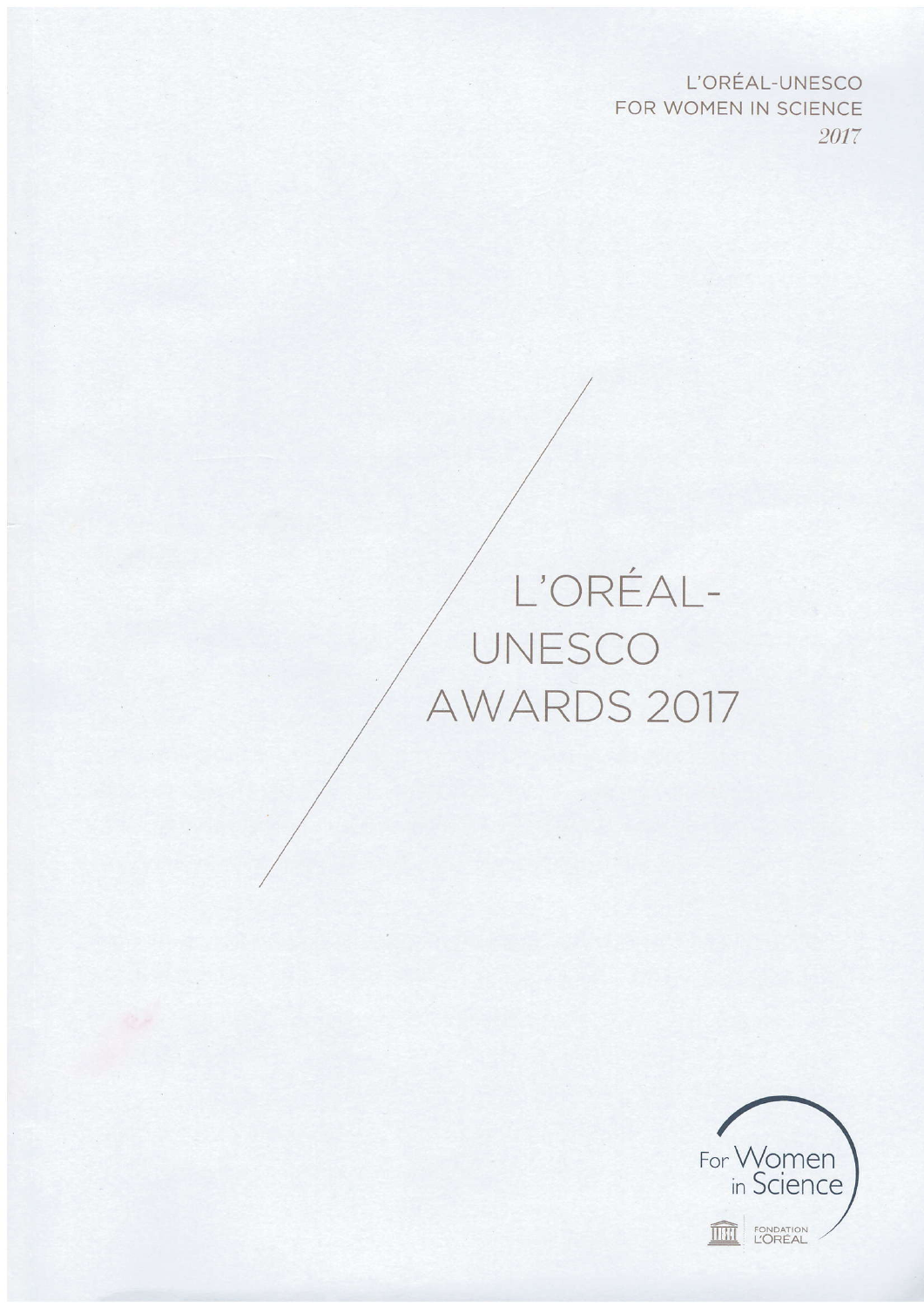# PRELIMINARY PANELIST L'ORÉAL-UNESCO AWARDS 2017 National Fellowship



DR. CHAN YOKE FUN Associate Professor University Malaya National Fellowship Winner 2014



#### DR. NORMI MOHD YAHAYA

Senior Lecturer Universiti Putra Malaysia National Fellowship Winner 2015



PRO. DR. CHEONG SOK CHING Senior Group Leader, Head and Neck Cancer Research Team Cancer Research Malaysia National Fellowship Winner 2008



#### DR. RUSLINDA BINTI A. RAHIM

Director of Institute of Nano Electronic Engineering Universiti Malaysia Perlis (UniMAP) National Fellowship Winner 2013



DR. CRYSTALE LIM SIEW YING Associate Professor **UCSI University** 

National Fellowship Winner 2006



### DR. SURIANI ABU BAKAR

Associate Professor Universiti Pendidikan Sultan Idris National Fellowship Winner 2013



DR. HUDA ABDULLAH Associate Professor Universiti Kebangsaan Malaysia National Fellowship Winner 2007



#### DR. WAN WARDATUL AMANI **WAN SALIM**

Assistant Professor International Islamic University Malaysia National Fellowship Winner 2015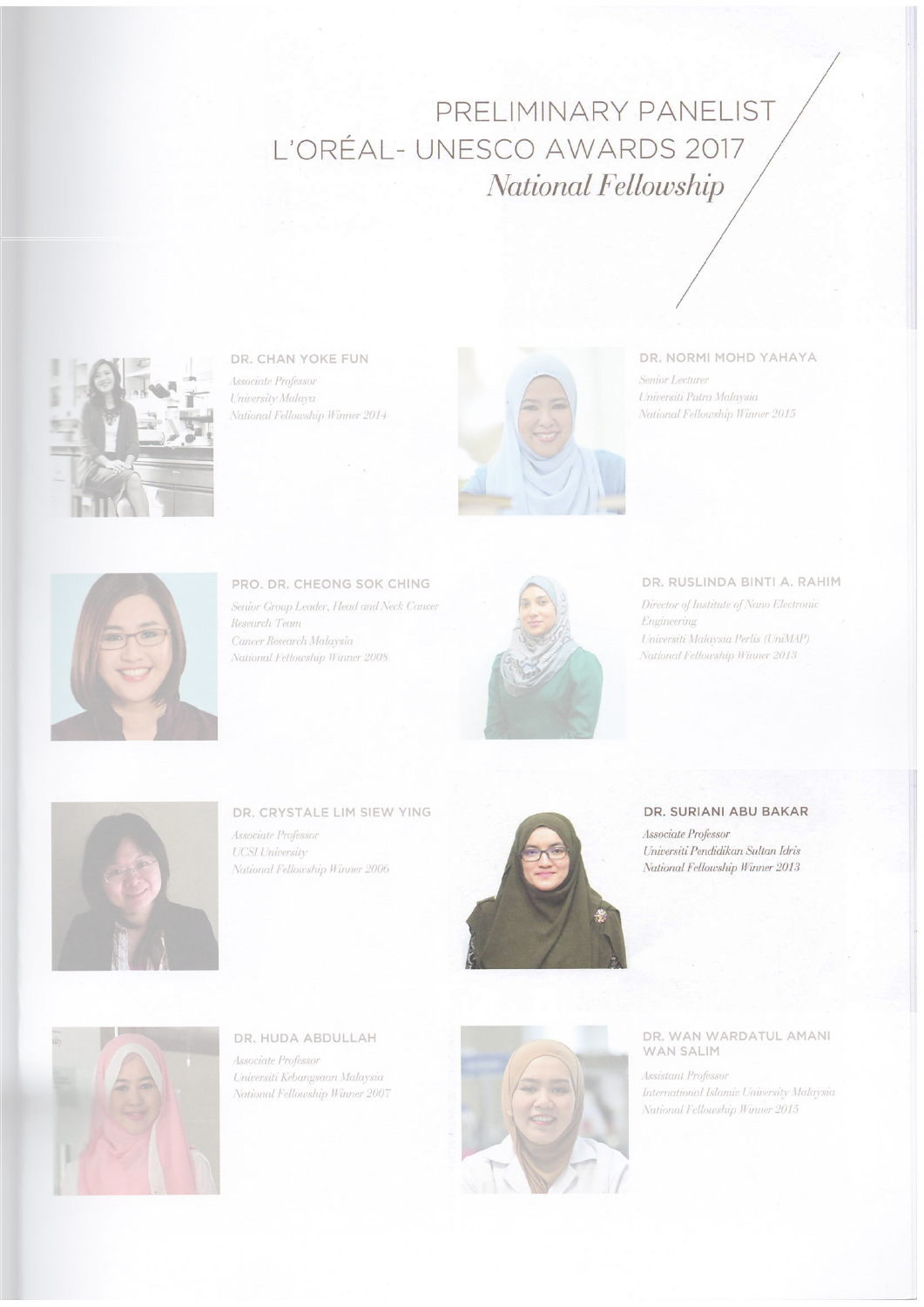## Subject: Invitation to be on the L'Oréal-UNESCO For Women in Science Award 2017 preliminary jury panel

| From: Susan.KOH@loreal.com                       |
|--------------------------------------------------|
| To: absuriani@yahoo.com                          |
| Date: Thursday, April 27, 2017, 7:25:48 PM GMT+8 |

Dear Dr Suriani,

https://mail.yahoo.com/d/search/name=KOH%20Susam%20(MY)&em...<br>
Subject: Invitation to be on the L'Oréal-UNESCO For Women in Science Award 2017<br>
preliminary jury panel<br>
From: Susan.KOH@loreal.com<br>
To: absuriani@yahoo.com<br>
D extremely pleased to invite you to be part of the program again by being on the preliminary jury panel. As the award grows from strength to strength, over the last 4 years, we have received an overwhelming response in submissions.

With this in mind, we have decided to form a panel of the preliminary jury panel to evaluate the submissions in order to determine the top 20 submissions for our jury panel to evaluate From: Susan.KOH@loreal.com<br>
To: absuriani@yahoo.com<br>
Dear Dr Suriani,<br>
Dear Dr Suriani,<br>
As fellows of the prestigious L'Oréal-UNESCO For Women in Science award, we are<br>
extremely pleased to invite you to be part of the pr Akademi Sains Malaysia. As preliminary jury panel, we would like you to help us to grade submissions via our online platform, that are most related to your field of expertise, not exceeding 50 submissions.

We hope you will accept this meaningful assignment to help us find the most deserving candidates such as yourself to receive this year's award. You will be required to complete your grading from  $\boldsymbol{6}^{\text{th}}$  – 23<sup>rd</sup> June via www.fwis.fr. Your valuable contributions will be mentioned in all our press releases and you will be invited as our VIP guests during the award ceremony on October 24, 2017, 3 pm – 6 pm, a venue in Kuala Lumpur has yet to be determined.

We hope to receive a favorable reply of confirmation from your good self. My contact details for further queries are: jean.loh@loreal.com or you can reach me on my mobile at 012 608 8192 or contact my colleague, Susan Koh at susan.koh@loreal.com / 012 377 7199. We hope to receive a favorable reply of confirmation from your good self. My contact details<br>for further queries are: jean.loh@loreal.com or you can reach me on my mobile at 012 608<br>8192 or contact my colleague, Susan Koh

Yours sincerely,

Jean Loh

Corporate Communications Director, L'Oréal Malaysia

 $\mathcal{L}_\text{max}$  , and the contract of the contract of the contract of the contract of the contract of the contract of the contract of the contract of the contract of the contract of the contract of the contract of the contr